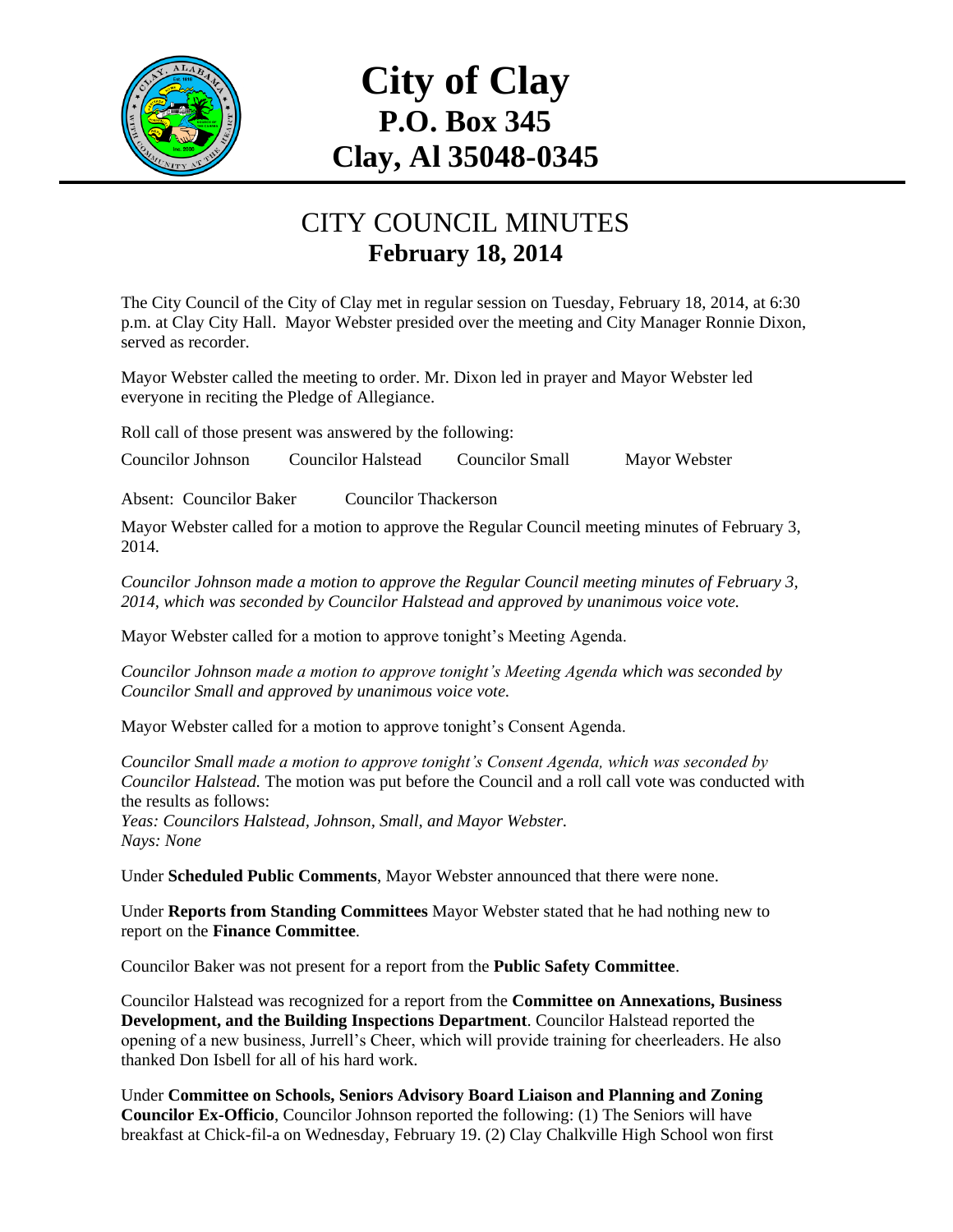

## **CITY OF CLAY CITY COUNCIL MINUTES February 18, 2014**

place at the Cheersport National Competition. (3) Clay Chalkville Middle School placed third in the Cheersport competition. (4) Clay Chalkville High School will host Career Day on Wednesday, February 19.

Councilor Small was recognized for a report from the **Public Works Department and Library Board**. He thanked the Public Works Department and Public Works Superintendent for their work during the last snow. The Library Board will meet on March 11. The Public Works Department is awaiting cooperative weather to patch roads.

**Councilor Thackerson** was not present for a report on the **Parks and Recreation Committee.**

Under **Reading of Petitions, Applications, Complaints, Appeals, Communications, etc.,** Mayor Webster announced that there were none.

Under the **City Manager's Report**, City Manager Ronnie Dixon reported the account balances in the General Fund  $= $524,962.20$ ; Senior Citizens Fund  $= $4,149.86$ ; Library Fund  $= $1,070.32$ ; Contractors Bond =  $$168,721.92$ ; Capital Improvement Fund =  $$181,327.42$ ; 4 & 5 Cent Gasoline Fund = \$193,548.00; 7 Cent Gasoline Fund = \$206,098.65; Road Project Fund = \$50,000.00; Contingency Fund = \$50,000.00; Ballpark Revenue YTD= \$12,768.50; and Ballpark Expense YTD= -\$6,664.55.

Councilor Halstead asked about the intention of growing the Contingency Fund and Road Project Fund. Mr. Dixon stated that the money for both funds comes out of the General Fund. He further stated that after the sales tax increase has been in effect a little longer he would like to have a few months of expenses in the Contingency Fund and then put the rest in the Road Project Fund because many roads in the City are in need of repair.

Councilor Small discussed Ordinance 2013-20. Councilor Small explained that he would like to consider removing the earmark from this Ordinance and allowing the annual Council approved budget to determine how funds are spent. After further discussion, the Council opted to wait to vote until more Councilors are present. Mr. Dixon told the Council he would put it on the next meeting's agenda.

City Attorney Alan Summers asked the Mayor and City Manager about the procedure for collecting bonds. Mr. Dixon explained that ordinances are in place designating a 100% bond for streets, but that the Ordinance has not been complied with in the past.

Under **Resolutions, Ordinances, Orders and Other Business** Mayor Webster announced that there were none.

Mayor Webster called for **Public Comments.** Mayor Webster recognized Mr. George Post who identified himself as living at 6927 Mountain View Drive. He asked about Councilor Thackerson's absence.

Mayor Webster recognized Mr. Chuck Agnew who identified himself as living at 6340 Yellowhammer Drive. Mr. Agnew expressed concern about a leaning tree on Old Springville Road. Councilor Johnson explained that she has contacted Alabama Power about this tree and they have promised to cut the tree. He also questioned the Council about the possibility of a Clay Post Office.